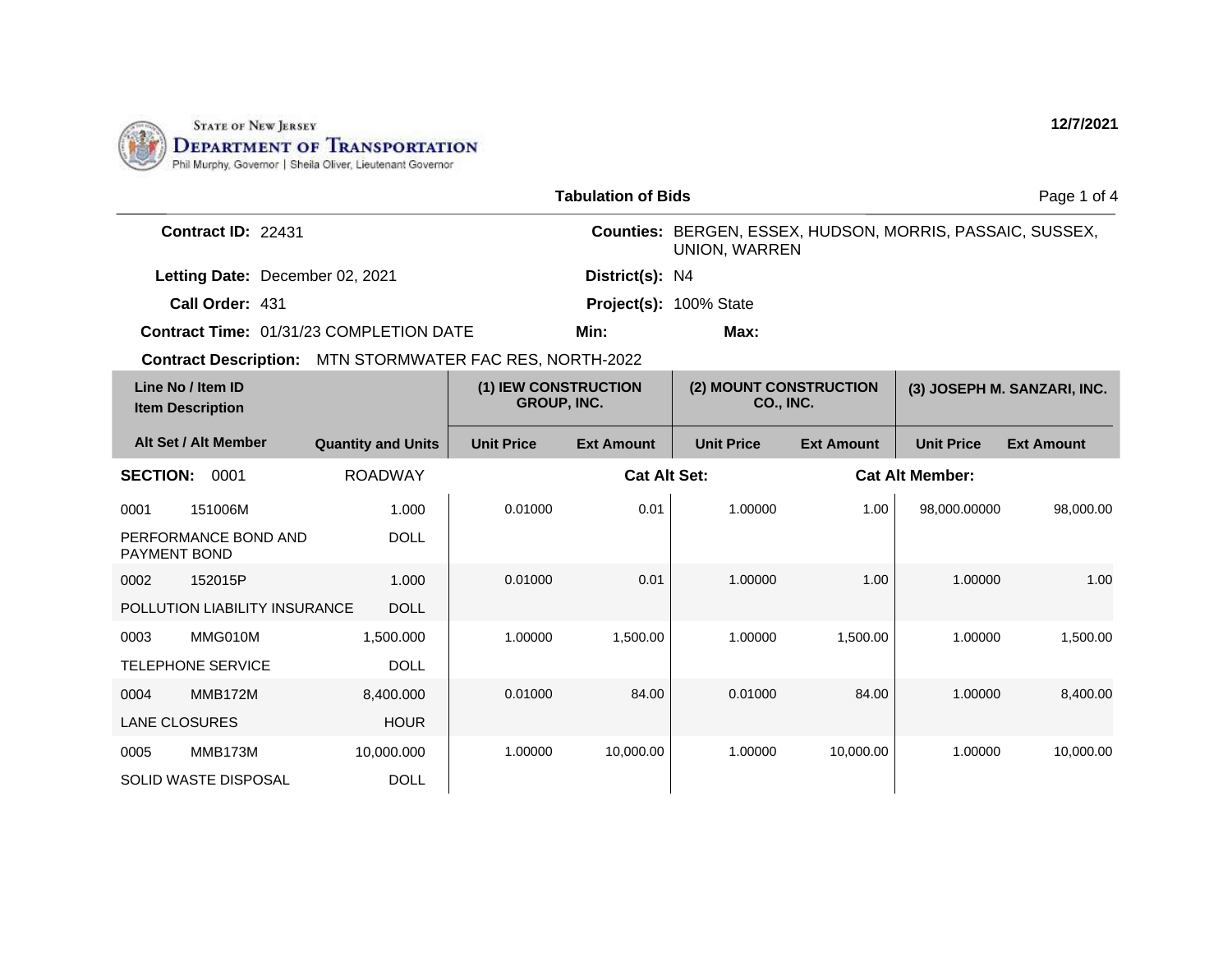

|                                                          |                           |                                            | <b>Tabulation of Bids</b> |                                                                                   | Page 2 of 4       |                             |                   |
|----------------------------------------------------------|---------------------------|--------------------------------------------|---------------------------|-----------------------------------------------------------------------------------|-------------------|-----------------------------|-------------------|
| Contract ID: 22431                                       |                           |                                            |                           | Counties: BERGEN, ESSEX, HUDSON, MORRIS, PASSAIC, SUSSEX,<br><b>UNION, WARREN</b> |                   |                             |                   |
| Letting Date: December 02, 2021                          |                           |                                            | District(s): N4           |                                                                                   |                   |                             |                   |
| Call Order: 431                                          |                           |                                            |                           | Project(s): 100% State                                                            |                   |                             |                   |
| Contract Time: 01/31/23 COMPLETION DATE                  |                           |                                            | Min:                      | Max:                                                                              |                   |                             |                   |
| Contract Description: MTN STORMWATER FAC RES, NORTH-2022 |                           |                                            |                           |                                                                                   |                   |                             |                   |
| Line No / Item ID<br><b>Item Description</b>             |                           | (1) IEW CONSTRUCTION<br><b>GROUP, INC.</b> |                           | (2) MOUNT CONSTRUCTION<br>CO., INC.                                               |                   | (3) JOSEPH M. SANZARI, INC. |                   |
| Alt Set / Alt Member                                     | <b>Quantity and Units</b> | <b>Unit Price</b>                          | <b>Ext Amount</b>         | <b>Unit Price</b>                                                                 | <b>Ext Amount</b> | <b>Unit Price</b>           | <b>Ext Amount</b> |
| <b>SECTION:</b><br>0001                                  | <b>ROADWAY</b>            |                                            | <b>Cat Alt Set:</b>       |                                                                                   |                   | <b>Cat Alt Member:</b>      |                   |
| MMG064M<br>0007                                          | 25,000.000                | 1.00000                                    | 25,000.00                 | 1.00000                                                                           | 25,000.00         | 1.00000                     | 25,000.00         |
| DISPOSAL OF REGULATED<br>MATERIAL, HAZARDOUS             | <b>DOLL</b>               |                                            |                           |                                                                                   |                   |                             |                   |
| 109006M<br>0008                                          | 1,000,000.000             | 1.00000                                    | 1,000,000.00              | 1.00000                                                                           | 1,000,000.00      | 1.00000                     | 1,000,000.00      |
| <b>FORCE ACCOUNT</b>                                     | <b>DOLL</b>               |                                            |                           |                                                                                   |                   |                             |                   |
| <b>MMB186M</b><br>0009                                   | 8,400.000                 | 545.00000                                  | 4,578,000.00              | 595.00000                                                                         | 4,998,000.00      | 630.00000                   | 5,292,000.00      |
| LABOR CREW, STORMWATER                                   | <b>HOUR</b>               |                                            |                           |                                                                                   |                   |                             |                   |
| <b>MMB186M</b><br>0010                                   | 8,400.000                 | 526.00000                                  | 4,418,400.00              | 572.00000                                                                         | 4,804,800.00      | 666.00000                   | 5,594,400.00      |
| LABOR CREW, VIDEO<br><b>INSPECTION AND CLEANING</b>      | <b>HOUR</b>               |                                            |                           |                                                                                   |                   |                             |                   |
| MMG078M<br>0011                                          | 700.000                   | 192.00000                                  | 134,400.00                | 325,00000                                                                         | 227,500.00        | 142.00000                   | 99,400.00         |
| <b>TRUCK DRIVER</b>                                      | <b>HOUR</b>               |                                            |                           |                                                                                   |                   |                             |                   |

**12/7/2021**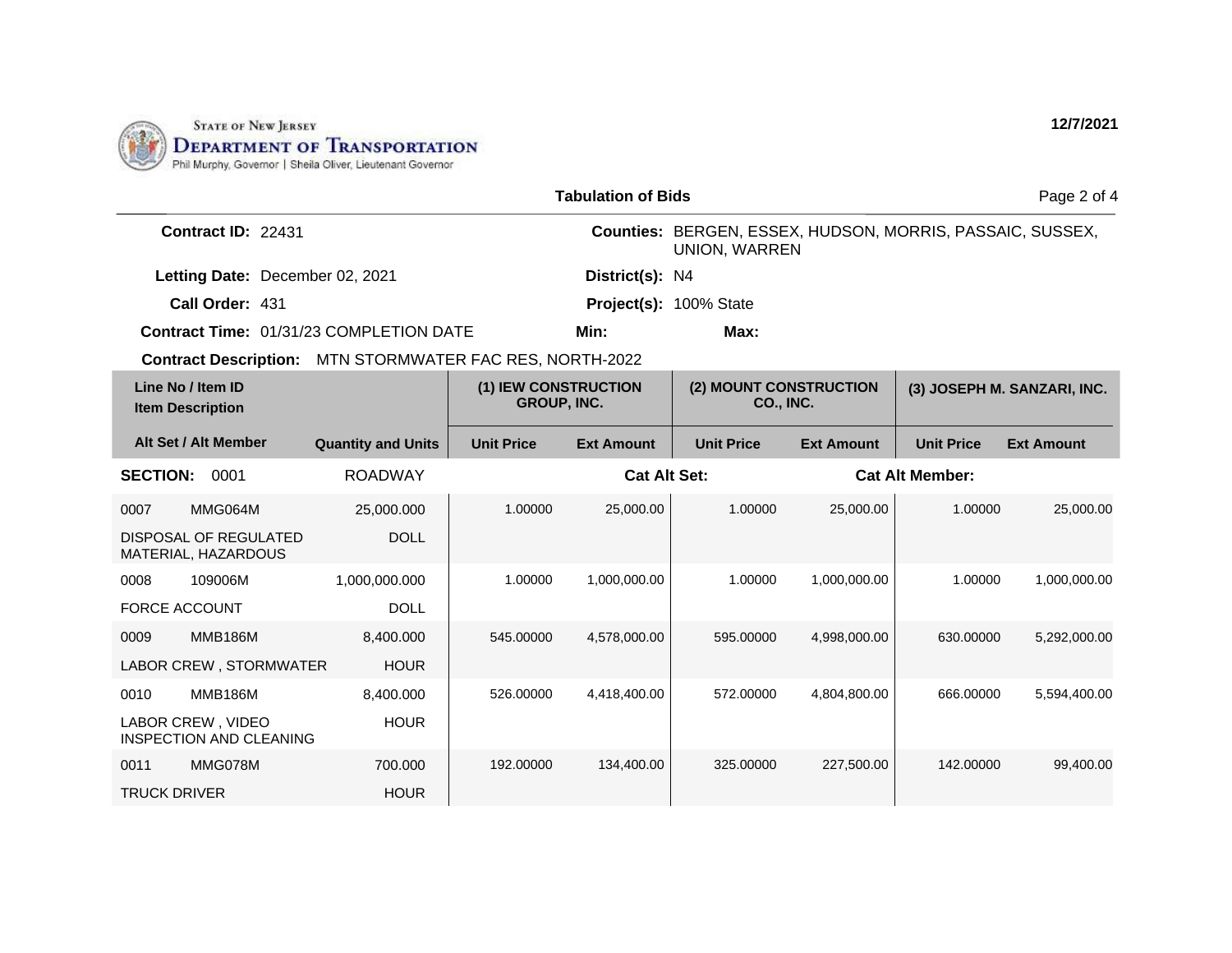

| <b>Tabulation of Bids</b>                    |                                                                    |                                                |                   |                                     |                                                                                   |                             | Page 3 of 4            |                   |
|----------------------------------------------|--------------------------------------------------------------------|------------------------------------------------|-------------------|-------------------------------------|-----------------------------------------------------------------------------------|-----------------------------|------------------------|-------------------|
|                                              | Contract ID: 22431                                                 |                                                |                   |                                     | Counties: BERGEN, ESSEX, HUDSON, MORRIS, PASSAIC, SUSSEX,<br><b>UNION, WARREN</b> |                             |                        |                   |
|                                              | Letting Date: December 02, 2021                                    |                                                |                   | District(s): N4                     |                                                                                   |                             |                        |                   |
|                                              | Call Order: 431                                                    |                                                |                   |                                     | Project(s): 100% State                                                            |                             |                        |                   |
|                                              |                                                                    | <b>Contract Time: 01/31/23 COMPLETION DATE</b> |                   | Min:                                | Max:                                                                              |                             |                        |                   |
|                                              | MTN STORMWATER FAC RES, NORTH-2022<br><b>Contract Description:</b> |                                                |                   |                                     |                                                                                   |                             |                        |                   |
| Line No / Item ID<br><b>Item Description</b> |                                                                    | (1) IEW CONSTRUCTION<br><b>GROUP, INC.</b>     |                   | (2) MOUNT CONSTRUCTION<br>CO., INC. |                                                                                   | (3) JOSEPH M. SANZARI, INC. |                        |                   |
| Alt Set / Alt Member                         |                                                                    | <b>Quantity and Units</b>                      | <b>Unit Price</b> | <b>Ext Amount</b>                   | <b>Unit Price</b>                                                                 | <b>Ext Amount</b>           | <b>Unit Price</b>      | <b>Ext Amount</b> |
| <b>SECTION:</b>                              | 0001                                                               | <b>ROADWAY</b>                                 |                   | <b>Cat Alt Set:</b>                 |                                                                                   |                             | <b>Cat Alt Member:</b> |                   |
| 0012                                         | MMG054M                                                            | 1,000.000                                      | 80.78000          | 80,780.00                           | 89.00000                                                                          | 89,000.00                   | 93.00000               | 93,000.00         |
| <b>WORKER, TYPE "A"</b>                      |                                                                    | <b>HOUR</b>                                    |                   |                                     |                                                                                   |                             |                        |                   |
| 0013                                         | MMG057M                                                            | 1,000.000                                      | 189.00000         | 189,000.00                          | 325.00000                                                                         | 325,000.00                  | 115.00000              | 115,000.00        |
| WORKER, TYPE "B"                             |                                                                    | <b>HOUR</b>                                    |                   |                                     |                                                                                   |                             |                        |                   |
| 0014                                         | MMG025M                                                            | 30,000.000                                     | 1.00000           | 30,000.00                           | 1.00000                                                                           | 30,000.00                   | 1.00000                | 30,000.00         |
|                                              | OVERTIME DIFFERENTIAL (OD)                                         | <b>DOLL</b>                                    |                   |                                     |                                                                                   |                             |                        |                   |
| 0015                                         | MMG027M                                                            | 50,000.000                                     | 1.00000           | 50,000.00                           | 1.00000                                                                           | 50,000.00                   | 1.00000                | 50,000.00         |
| <b>MATERIAL</b>                              | DISPOSAL OF REGULATED                                              | <b>DOLL</b>                                    |                   |                                     |                                                                                   |                             |                        |                   |
| 0016                                         | MMB092M                                                            | 200.000                                        | 125.00000         | 25,000.00                           | 125.00000                                                                         | 25,000.00                   | 125.00000              | 25,000.00         |
| <b>CREW COORDINATOR</b>                      |                                                                    | <b>HOUR</b>                                    |                   |                                     |                                                                                   |                             |                        |                   |
| <b>Section Totals:</b>                       |                                                                    |                                                |                   | \$10.542.164.02                     |                                                                                   | \$11.585.886.00             |                        | \$12.441.701.00   |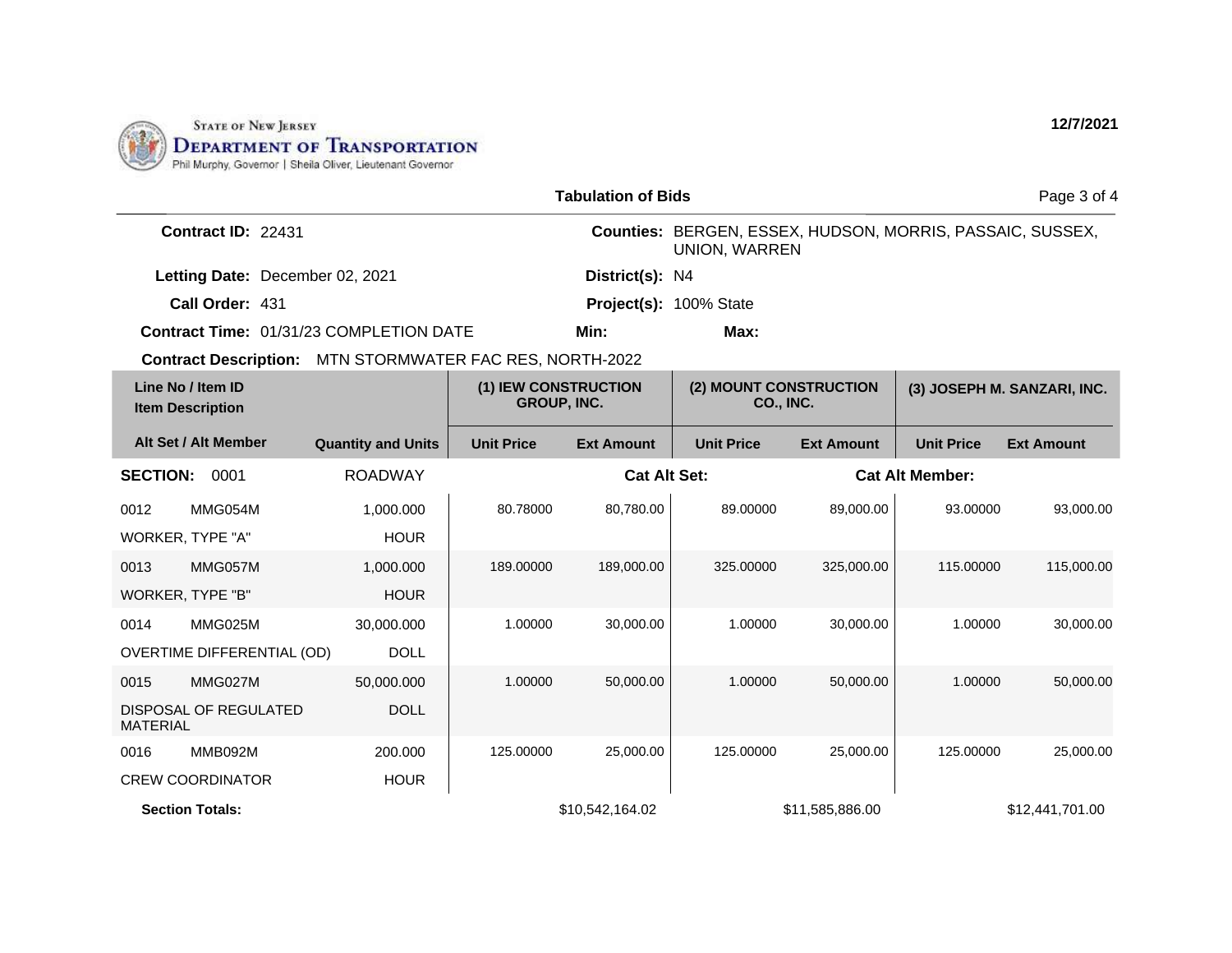

|                 |                                                                 | <b>Tabulation of Bids</b> |                                                                                   | Page 4 of 4     |
|-----------------|-----------------------------------------------------------------|---------------------------|-----------------------------------------------------------------------------------|-----------------|
|                 | Contract ID: 22431                                              |                           | Counties: BERGEN, ESSEX, HUDSON, MORRIS, PASSAIC, SUSSEX,<br><b>UNION, WARREN</b> |                 |
|                 | Letting Date: December 02, 2021                                 | District(s): N4           |                                                                                   |                 |
| Call Order: 431 |                                                                 |                           | Project(s): 100% State                                                            |                 |
|                 | <b>Contract Time: 01/31/23 COMPLETION DATE</b>                  |                           | Max:                                                                              |                 |
|                 | <b>Contract Description:</b> MTN STORMWATER FAC RES, NORTH-2022 |                           |                                                                                   |                 |
|                 | <b>Contract Totals</b>                                          | \$10,542,164.02           | \$11,585,886.00                                                                   | \$12,441,701.00 |
|                 | <b>Cost Plus Time Totals</b>                                    |                           | \$11,585,886.00                                                                   | 12,441,701.00   |
|                 | () indicates item is bid as Lump Sum                            |                           |                                                                                   |                 |

## **12/7/2021**